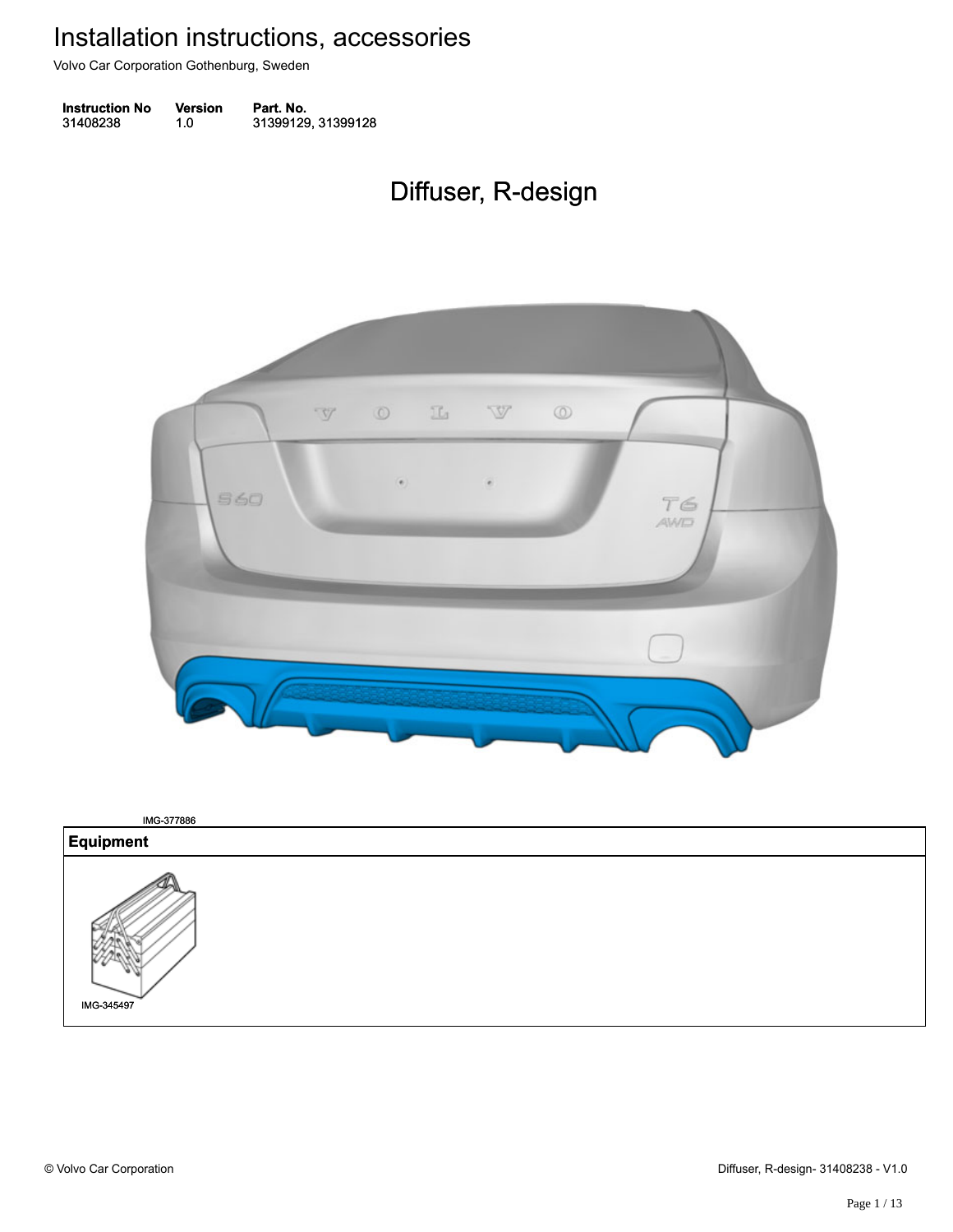Volvo Car Corporation Gothenburg, Sweden

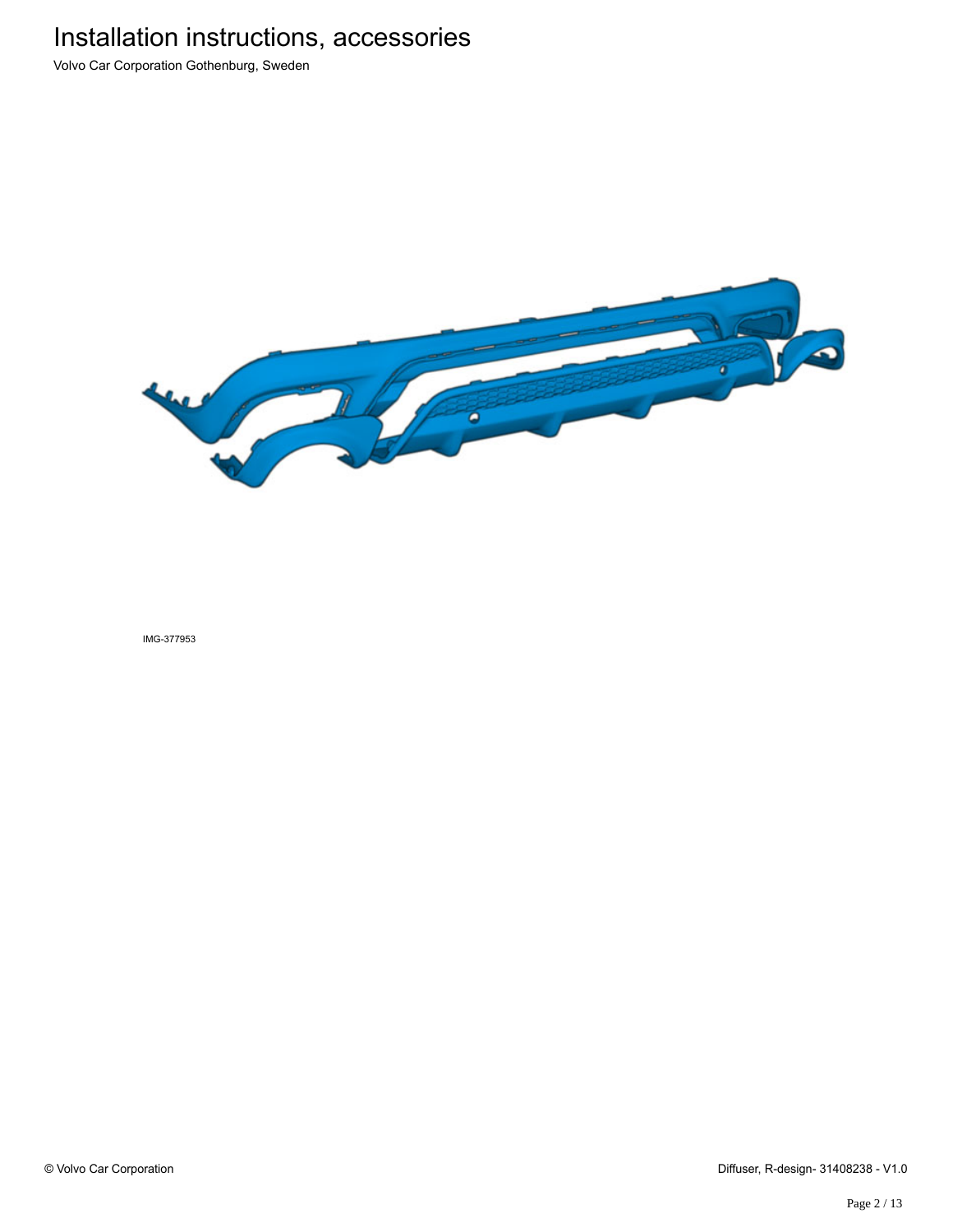Volvo Car Corporation Gothenburg, Sweden

|                     |                   | <b>Information</b>                                                                                                                                                                                                                                                                                                                                                                                                                                                                                                                                              |
|---------------------|-------------------|-----------------------------------------------------------------------------------------------------------------------------------------------------------------------------------------------------------------------------------------------------------------------------------------------------------------------------------------------------------------------------------------------------------------------------------------------------------------------------------------------------------------------------------------------------------------|
|                     |                   | Read through all of the instructions before starting installation.<br>Notifications and warning texts are for your safety and to<br>minimise the risk of something breaking during installation.<br>Ensure that all tools stated in the instructions are available<br>before starting installation.<br>Certain steps in the instructions are only presented in the form of<br>images. Explanatory text is also given for more complicated<br>steps.<br>In the event of any problems with the instructions or the<br>accessory, contact your local Volvo dealer. |
|                     |                   | <b>Color symbols</b>                                                                                                                                                                                                                                                                                                                                                                                                                                                                                                                                            |
| 2<br>$\overline{2}$ | $\mathbf{3}$<br>4 | 1. Used for focused component, the component with<br>which you will do something.<br>2. Used as extra colors when you need to show or<br>differentiate additional parts.<br>3. Used for attachments that are to be removed/installed.<br>May be screws, clips, connectors, etc.<br>4. Used when the component is not fully removed from<br>the vehicle but only hung to the side.<br>6<br>5. Used for standard tools and special tools.<br>6. Used as background color for vehicle components.                                                                  |
| IMG-363036          |                   |                                                                                                                                                                                                                                                                                                                                                                                                                                                                                                                                                                 |
| 3                   |                   | Turn off the ignition.                                                                                                                                                                                                                                                                                                                                                                                                                                                                                                                                          |

**Alling**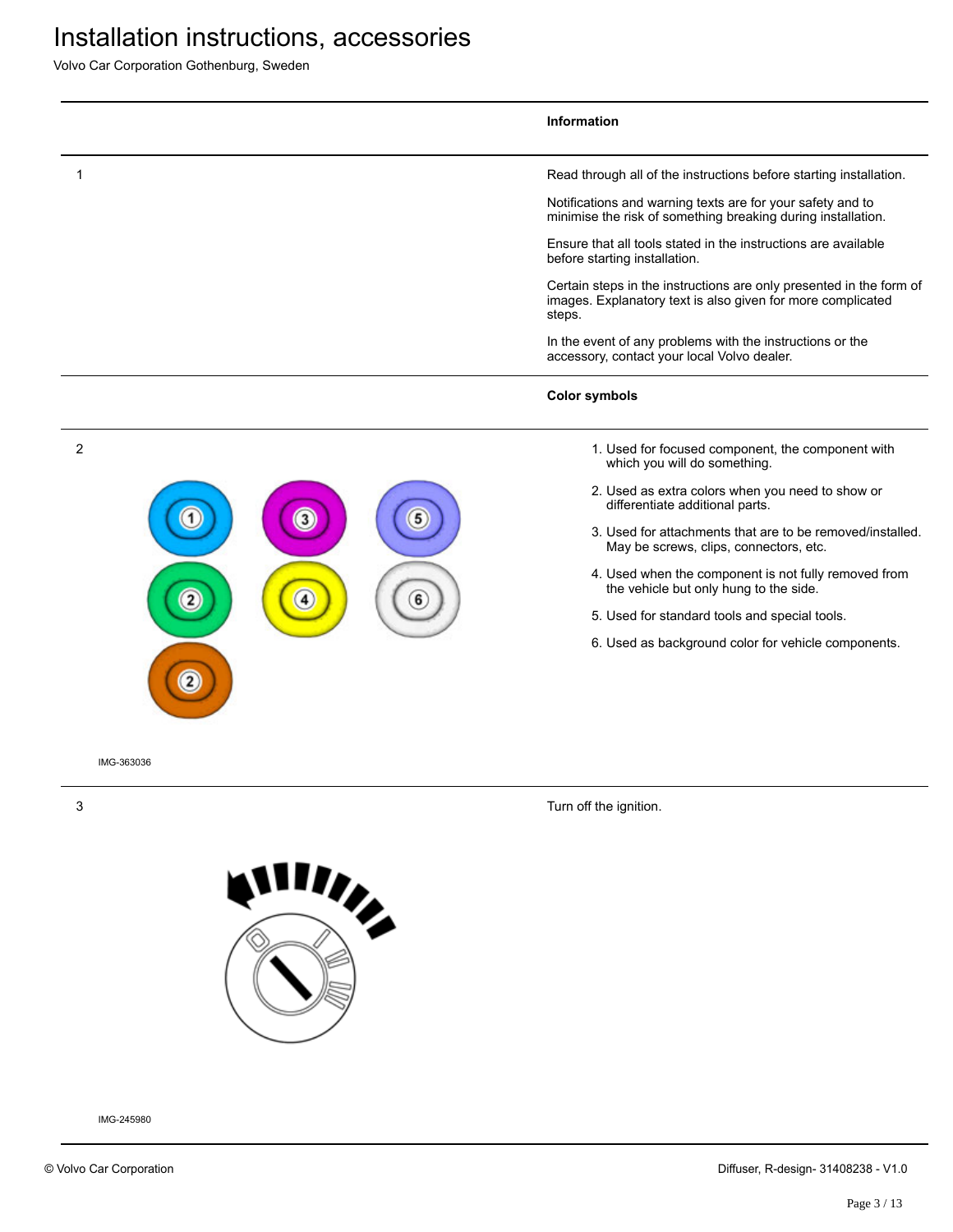Volvo Car Corporation Gothenburg, Sweden

# 4 Remove the screws. **TX25** IMG-377892

**Removal**

### **Vehicles with parking assistance**



IMG-347701

Disconnect the connectors.

On both sides.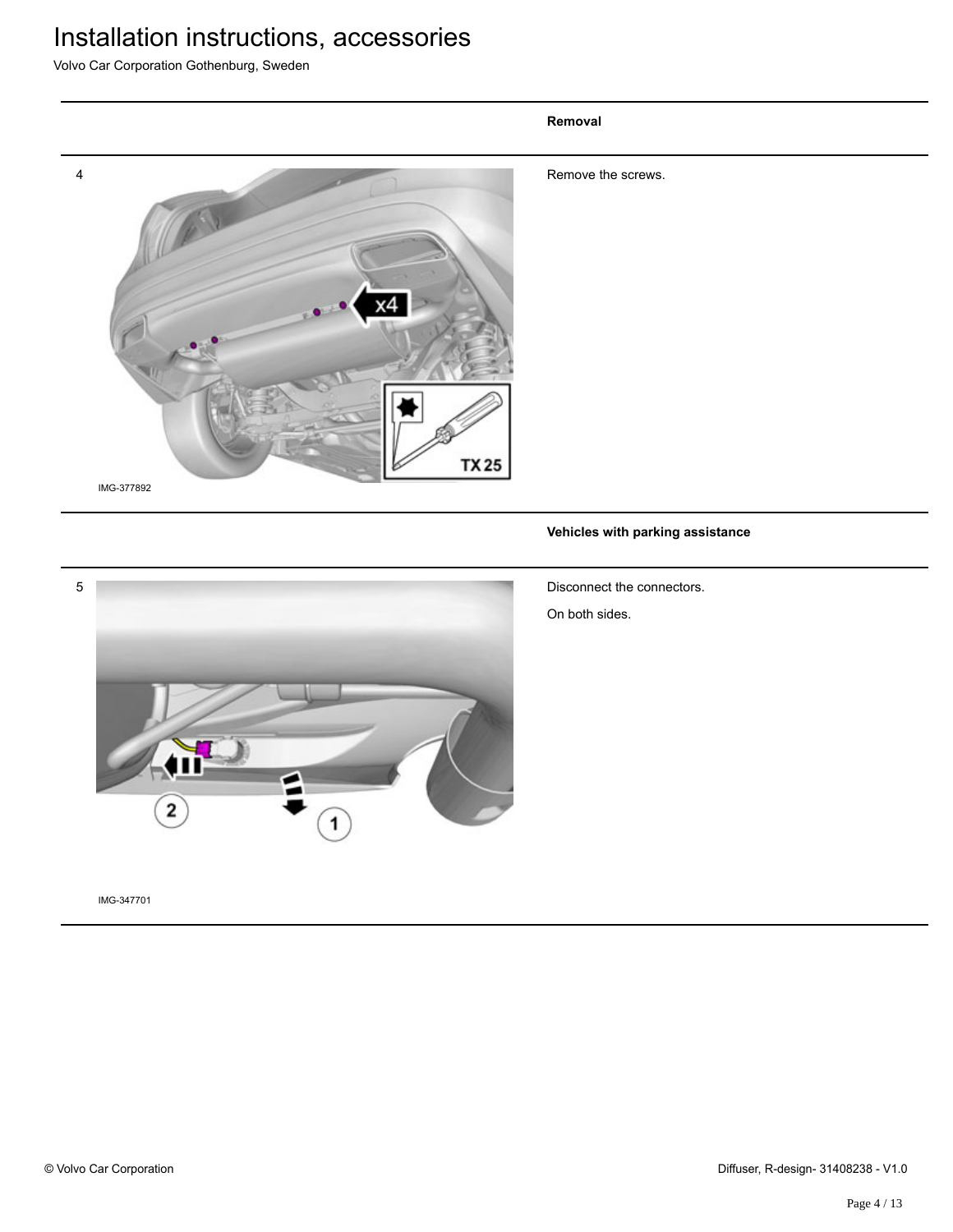Volvo Car Corporation Gothenburg, Sweden



On both sides.

**All vehicles**

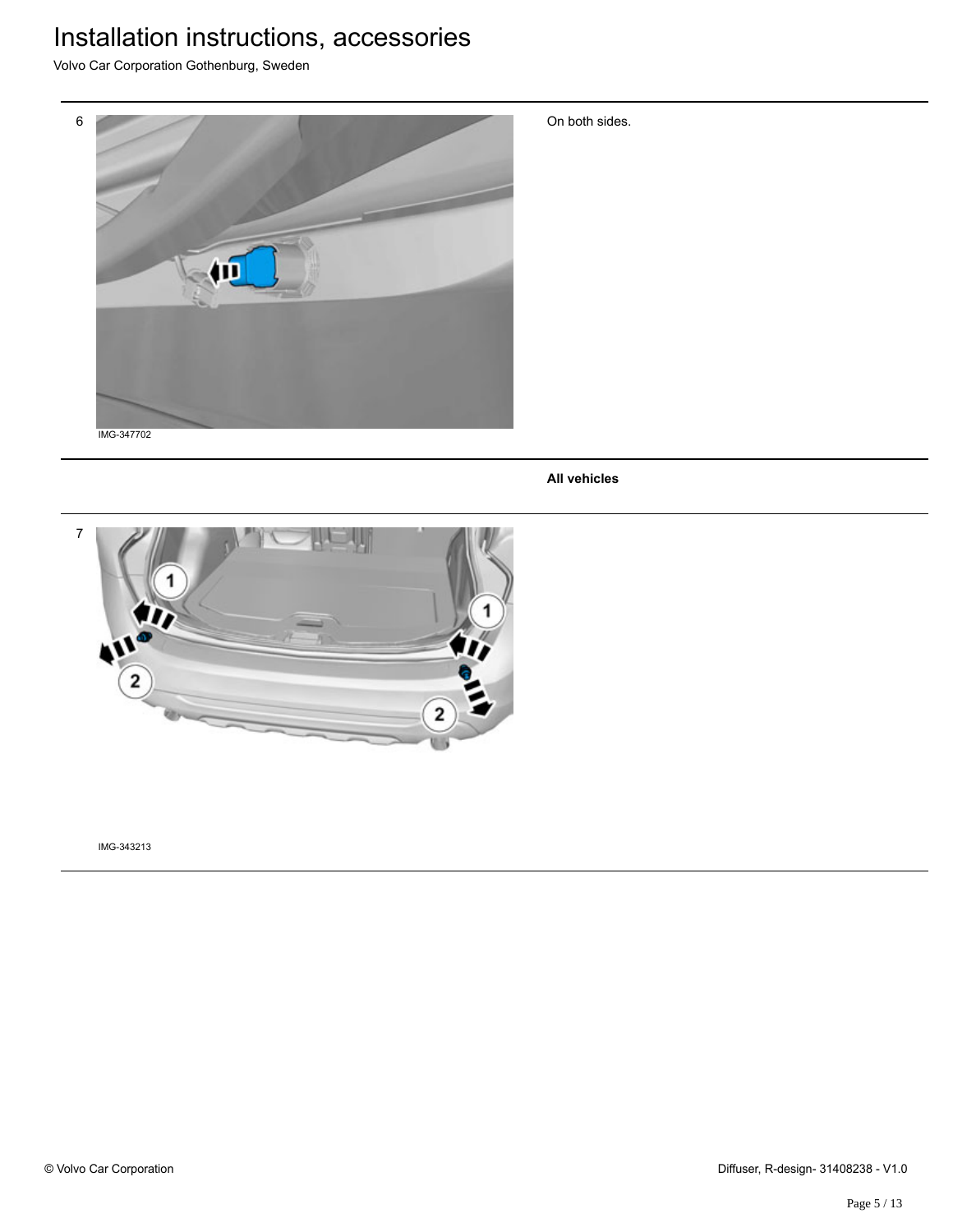Volvo Car Corporation Gothenburg, Sweden



IMG-337277

8

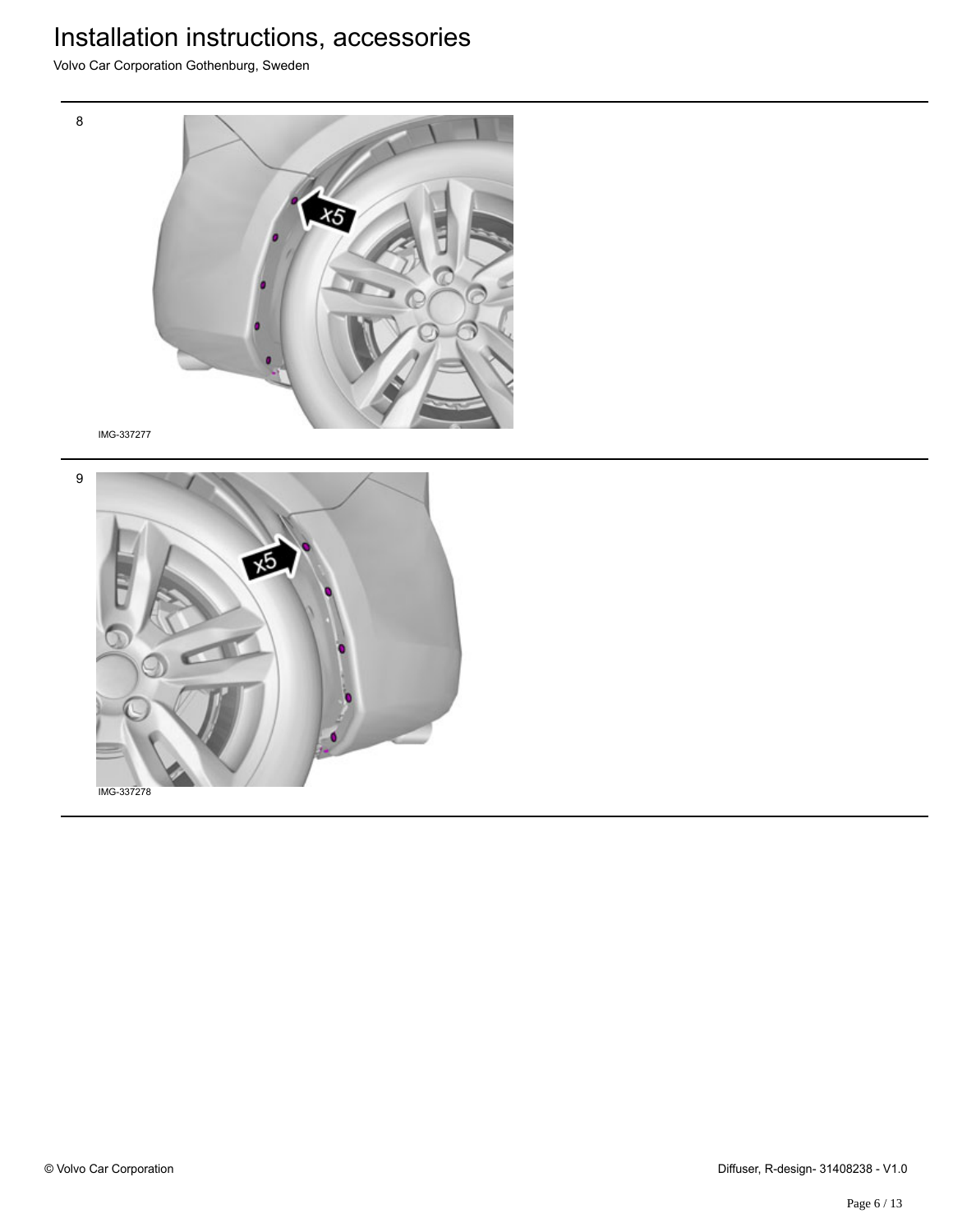Volvo Car Corporation Gothenburg, Sweden



Request the aid of a colleague for this procedure.

IMG-337279

#### **Vehicles with parking assistance**



Disconnect the connector, if applicable.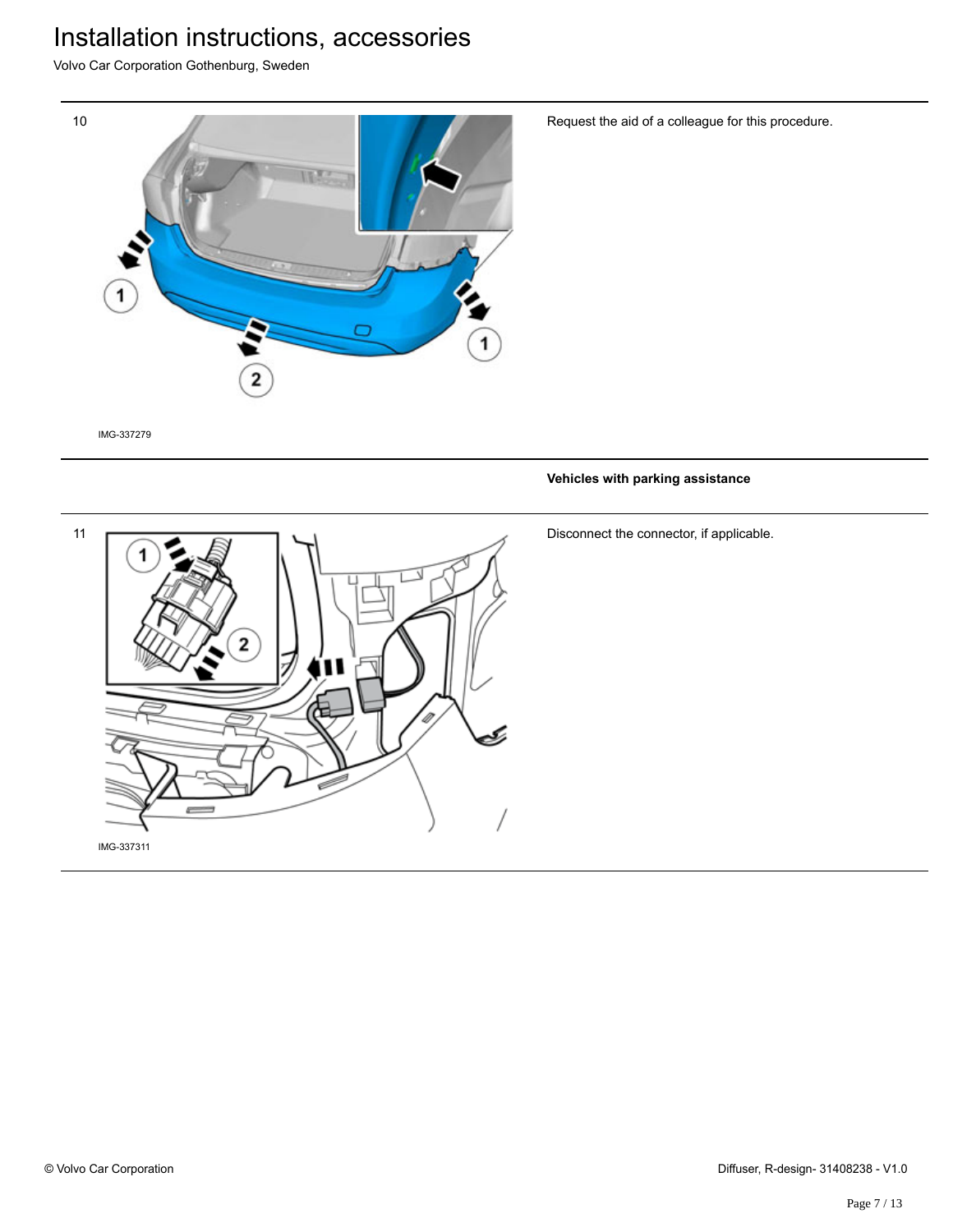Volvo Car Corporation Gothenburg, Sweden



**All vehicles**



IMG-340226

**Accessory installation**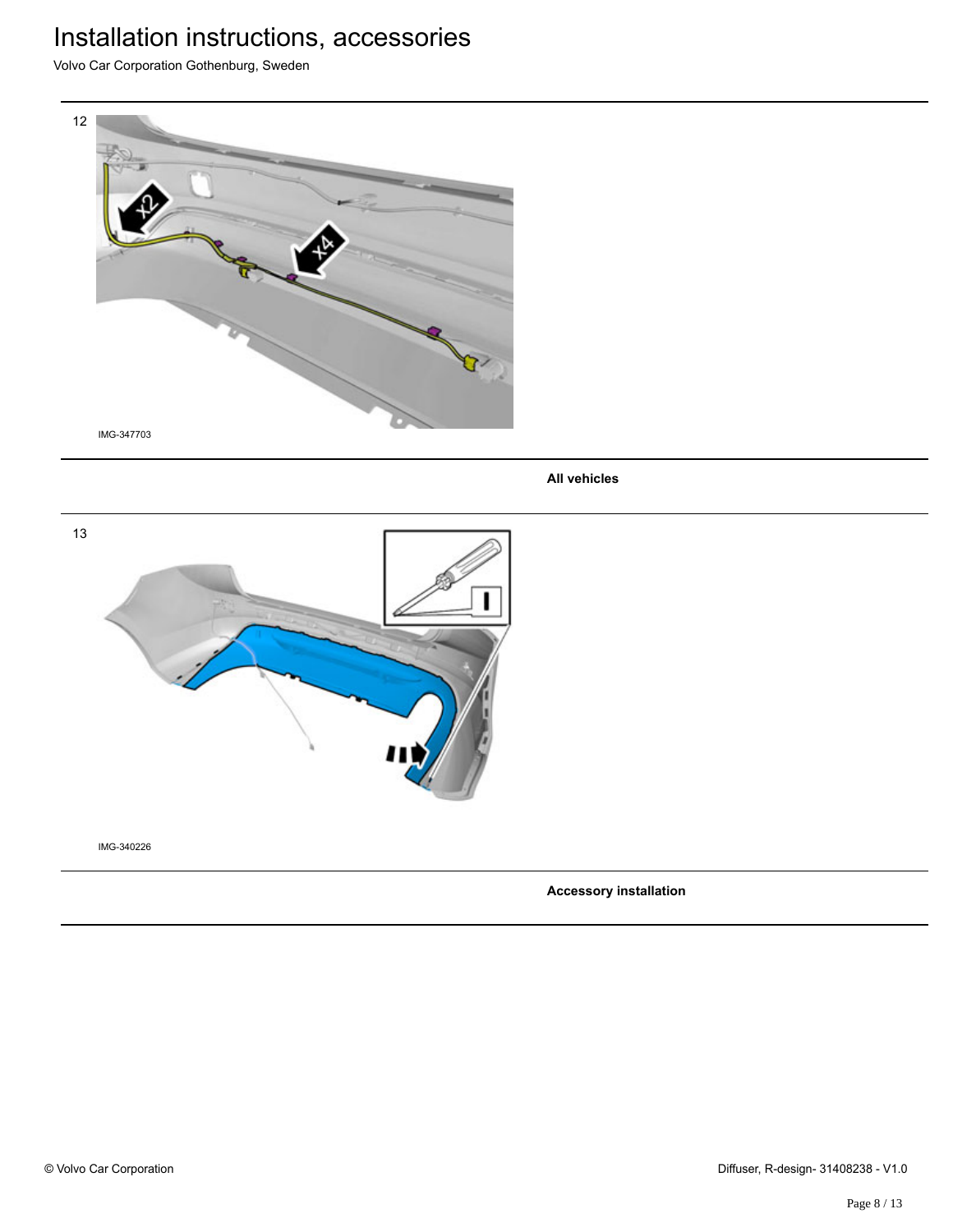Volvo Car Corporation Gothenburg, Sweden

14



IMG-377955

#### **Vehicles with parking assistance**

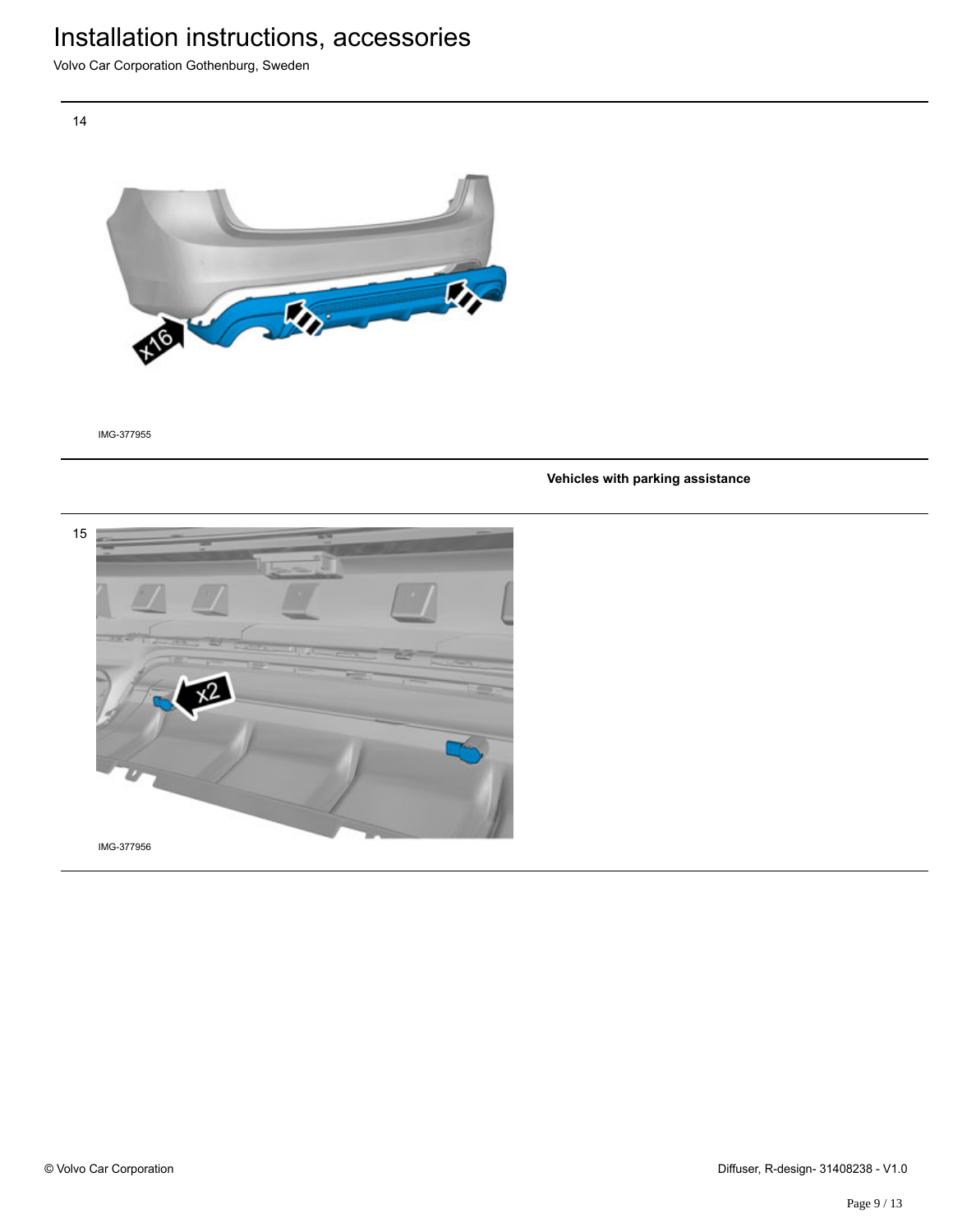Volvo Car Corporation Gothenburg, Sweden



IMG-377957



Connect the connectors.

**Installation**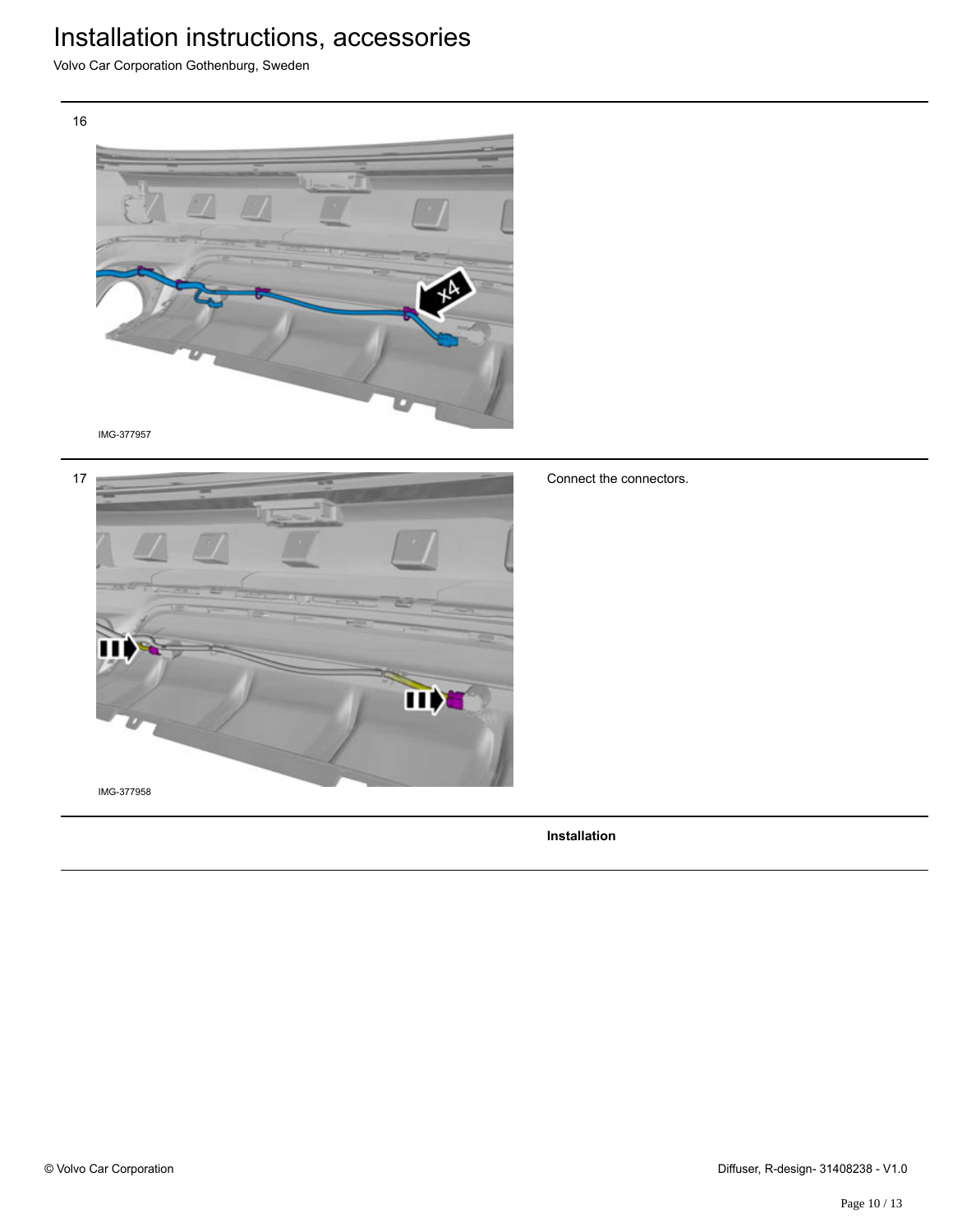Volvo Car Corporation Gothenburg, Sweden



Place the Bumper Cover in position for installation.

Connect the connector.

**All vehicles**

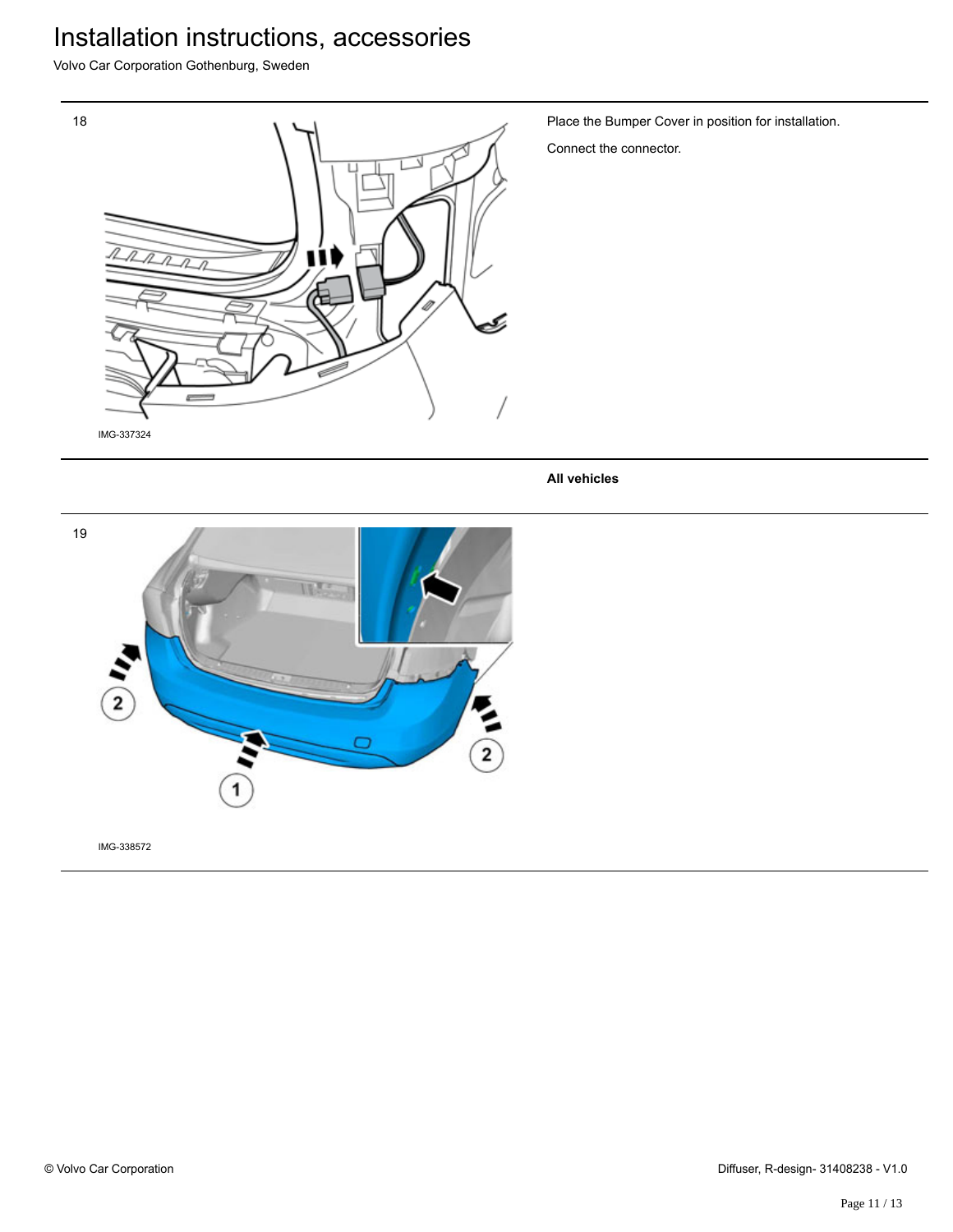Volvo Car Corporation Gothenburg, Sweden